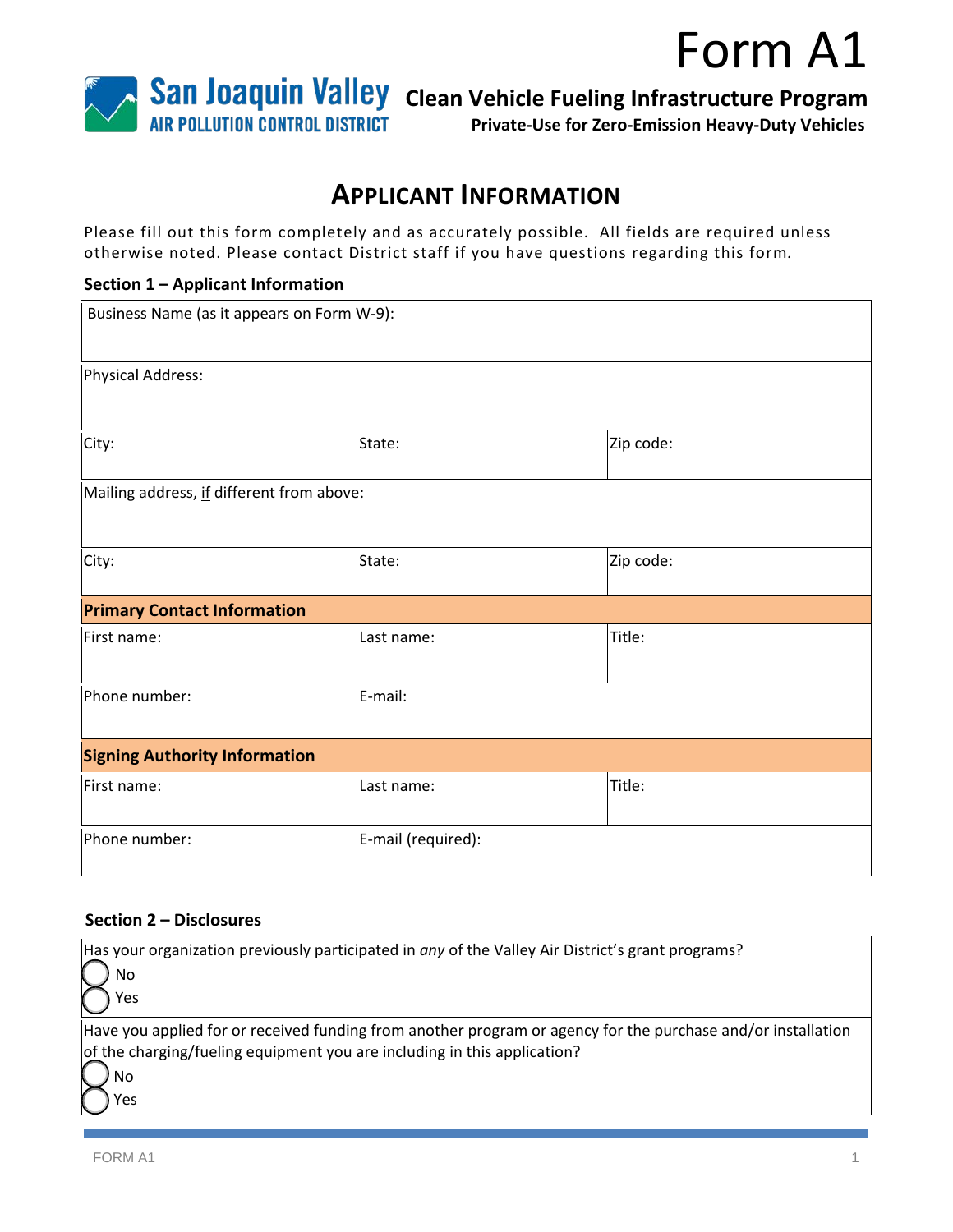# Form A1



**Private-Use for Zero-Emission Heavy-Duty Vehicles**

## **CERTIFICATIONS**

- I will disclose the value of any existing financial incentive that directly reduces the project cost, including tax credits or deductions, grants, or other public financial assistance for the same fuel station, and will disclose any other source(s) of funding that has been applied for that is used for the same project, including the source of funds, amount, and the purpose for funding;
- I have reviewed the information provided in this application and all supporting documentation to be true and correct, and meet the minimum guideline requirements of the Clean Vehicle Fueling Infrastructure Program;
- I have read and agree to follow all requirements of the Clean Vehicle Fueling Infrastructure Program Guidelines;
- Neither the applicant, owner nor equipment identified in the equipment project application has any outstanding violations or non-compliance with San Joaquin Valley Air Pollution Control District regulations. If violations or non-compliance is found this application may be ineligible;
- Any additional non-Program funding needed to complete the equipment project according to the proposed timeframe is reasonably available;
- New equipment must **not** be purchased, received, installed, paid for, or placed into operation prior to contract execution unless specified by the Program Guidelines, and if allowed, equipment owner shall assume all financial risk if equipment is ordered prior to contract execution, and is in no way assured program funds;
- New equipment purchased outside of California may be subject to California sales and/or use tax;
- **Check those that apply**:

☐ This project will comply with all AB 841 (2020) requirements and as described in Sections V.F, G, and H of the Clean Vehicle Fueling Infrastructure Program Guidelines. Prior to performing any electrical vehicle infrastructure or equipment installation work funded or authorized under my Grant Agreement, I will provide the San Joaquin Valley Air Pollution Control District with the Electric Vehicle Infrastructure Training Program (EVITP) Certification Numbers of each EVITP certified electrician that will install electric vehicle charging infrastructure or equipment.

AB 841 requirements do not apply to this project, as described below (please check those that apply):

☐ Electric vehicle charging infrastructure installed by employees of an electrical corporation or local publicly owned electric utility.

☐ Electric vehicle charging infrastructure funded by moneys derived from credits generated from the Low Carbon Fuel Standard Program (Subarticle 7 (commencing with Section 95480) of Article 4 of Subchapter 10 of Chapter 1 of Division 3 of Title 17 of the California Code of Regulations). Other, please explain:

• I understand that submittal of an application for Clean Vehicle Fueling Infrastructure Program funding does not guarantee funding.

**Agreement Signing Authority Date**